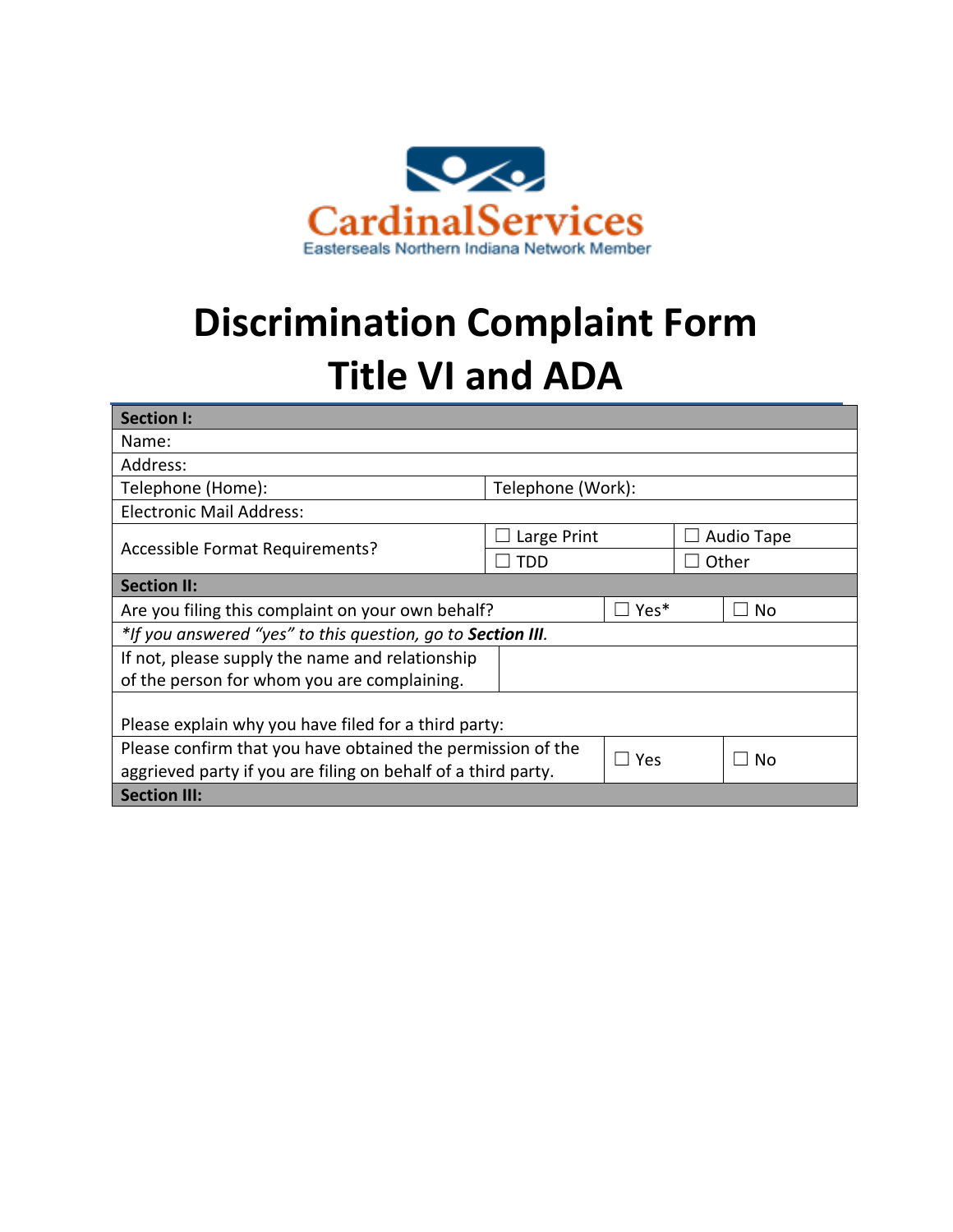| I believe the discrimination I experienced was based on (check all that apply):                                                                                                                                                                                                                                                                                            |                                                                                             |                                                                |                            |  |  |  |
|----------------------------------------------------------------------------------------------------------------------------------------------------------------------------------------------------------------------------------------------------------------------------------------------------------------------------------------------------------------------------|---------------------------------------------------------------------------------------------|----------------------------------------------------------------|----------------------------|--|--|--|
| $\Box$ Race                                                                                                                                                                                                                                                                                                                                                                | $\Box$ Color                                                                                | $\Box$ National Origin                                         | $\Box$ Disability          |  |  |  |
| Date of Alleged Discrimination (Month, Day, Year):                                                                                                                                                                                                                                                                                                                         |                                                                                             |                                                                |                            |  |  |  |
| Explain as clearly as possible what happened and why you believe you were discriminated<br>against. Describe all persons who were involved. Include the name and contact information of<br>the person(s) who discriminated against you (if known) as well as names and contact<br>information of any witnesses. If more space is needed, please use the back of this form. |                                                                                             |                                                                |                            |  |  |  |
|                                                                                                                                                                                                                                                                                                                                                                            |                                                                                             |                                                                |                            |  |  |  |
| <b>Section IV:</b>                                                                                                                                                                                                                                                                                                                                                         |                                                                                             |                                                                |                            |  |  |  |
| agency?                                                                                                                                                                                                                                                                                                                                                                    |                                                                                             | Have you previously filed a Discrimination Complaint with this | $\square$ Yes<br>$\Box$ No |  |  |  |
| If yes, please provide any reference information regarding your previous complaint.                                                                                                                                                                                                                                                                                        |                                                                                             |                                                                |                            |  |  |  |
|                                                                                                                                                                                                                                                                                                                                                                            |                                                                                             |                                                                |                            |  |  |  |
|                                                                                                                                                                                                                                                                                                                                                                            |                                                                                             |                                                                |                            |  |  |  |
| <b>Section V:</b>                                                                                                                                                                                                                                                                                                                                                          |                                                                                             |                                                                |                            |  |  |  |
| Have you filed this complaint with any other Federal, State, or local agency, or with any Federal                                                                                                                                                                                                                                                                          |                                                                                             |                                                                |                            |  |  |  |
| or State court?                                                                                                                                                                                                                                                                                                                                                            |                                                                                             |                                                                |                            |  |  |  |
| $\Box$ Yes<br>$\Box$ No                                                                                                                                                                                                                                                                                                                                                    |                                                                                             |                                                                |                            |  |  |  |
| If yes, check all that apply:                                                                                                                                                                                                                                                                                                                                              |                                                                                             |                                                                |                            |  |  |  |
|                                                                                                                                                                                                                                                                                                                                                                            |                                                                                             |                                                                |                            |  |  |  |
|                                                                                                                                                                                                                                                                                                                                                                            | $\Box$ Federal Court: $\Box$<br>$\Box$ State Agency: $\_\_\_\_\_\_\_\_\_\_\_\_\_\_\_\_\_\_$ |                                                                |                            |  |  |  |
| $\Box$ State Court:                                                                                                                                                                                                                                                                                                                                                        | $\Box$ Local Agency:                                                                        |                                                                |                            |  |  |  |
| Please provide information about a contact person at the agency/court where the complaint                                                                                                                                                                                                                                                                                  |                                                                                             |                                                                |                            |  |  |  |
| was filed.                                                                                                                                                                                                                                                                                                                                                                 |                                                                                             |                                                                |                            |  |  |  |
| Name:                                                                                                                                                                                                                                                                                                                                                                      |                                                                                             |                                                                |                            |  |  |  |
| Title:                                                                                                                                                                                                                                                                                                                                                                     |                                                                                             |                                                                |                            |  |  |  |
| Agency:                                                                                                                                                                                                                                                                                                                                                                    |                                                                                             |                                                                |                            |  |  |  |
| Address:                                                                                                                                                                                                                                                                                                                                                                   |                                                                                             |                                                                |                            |  |  |  |
| Telephone:                                                                                                                                                                                                                                                                                                                                                                 |                                                                                             |                                                                |                            |  |  |  |
| <b>Section VI:</b>                                                                                                                                                                                                                                                                                                                                                         |                                                                                             |                                                                |                            |  |  |  |
| Name of agency complaint is against:                                                                                                                                                                                                                                                                                                                                       |                                                                                             |                                                                |                            |  |  |  |
| Name of person complaint is against:                                                                                                                                                                                                                                                                                                                                       |                                                                                             |                                                                |                            |  |  |  |
| Title:                                                                                                                                                                                                                                                                                                                                                                     |                                                                                             |                                                                |                            |  |  |  |
| Location:                                                                                                                                                                                                                                                                                                                                                                  |                                                                                             |                                                                |                            |  |  |  |